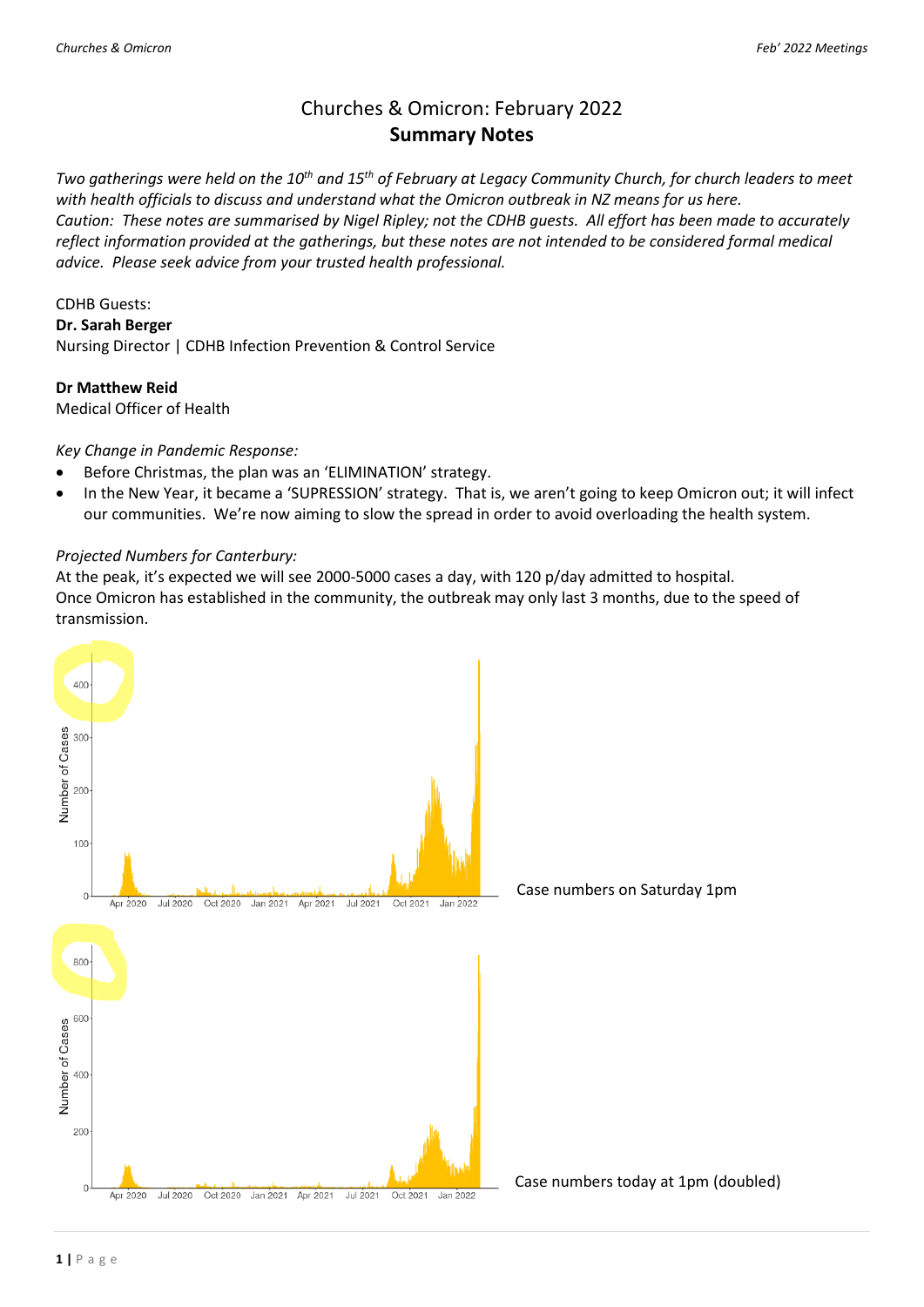The first community case of Omicron in NZ was: 30 Dec'. Currently: 6309 cases in NZ. Only 38 in hospital (= .06% hospitalized)

Delta is still around in small numbers, but being 'taken over' by Omicron. E.g.

If all the CoVID 19 variants were in a race, Omicron would always win.

So, where Delta has been in NZ, if Omicron is now present, Omicron will take over from Delta because it transmits much more quickly than the other variants.

*Good news:* although Omicron spreads much faster than Delta, it is less virulent (not as severe in its symptoms).

## *https://www.health.govt.nz*

'The most common symptoms reported for Omicron infection are **sore throat, cough, runny/stuffy nose, and fatigue**.

Recent UK survey data suggests 25% of people with Omicron infection may be asymptomatic.'

So, there will be some who will become significantly ill due to existing health issues, but for most, it will be a cold, or no symptoms at all.

## **About the Omicron Variant**

Omicron spreads from the nose and mouth through respiratory droplets at close range. 'Droplets' are the cloud of breath you see outside on a frosty morning.

You become infected by inhaling/breathing in the respiratory droplets.

It is possible you can transmit the virus through body fluids. E.g. Sharing of a drink bottle. But it's not transmitted through touching surfaces where infected people have been. It is very fragile – easily destroyed. You really need to breathe it in.

Cleaning facilities is a good hygiene practice. It's not how we prevent transmission.

Therefore, the placing of ash on the forehead at Ash Wednesday, or use of water in rituals, won't transmit.

Best Protection against virus transmission:

- 1. Vaccines & Booster
- 2. Stay home if unwell, and get tested
- 3. Mask wearing
- 4. Ventilation
- 5. Contact tracing
- 6. Physical distancing
- 7. Hand hygiene (environmental hygiene is still good practise)

Meeting outdoors is always the most effective protection against the virus.

Although Omicron will cause far few hospitalisations, because there will be many more cases than Delta, the number needing to be treated in hospitals can remain the same. Simply due to the volume of cases in the community at the same time.

If the numbers put strain on hospitals, other hospital services will be affected, therefore, measures have been put in place to slow the spread, so hospitals will be able to cope effectively.

'Long covid' is still a possibility for a very small number. Long Covid is far worse than just a long cold. It affects a number of organs and systems of the body, and results in significant fatigue.

The impacts of Covid on people who are hospitalised are reasonably predictable, but Long Covid seems to be more random. It's hard to determine who may develop long covid.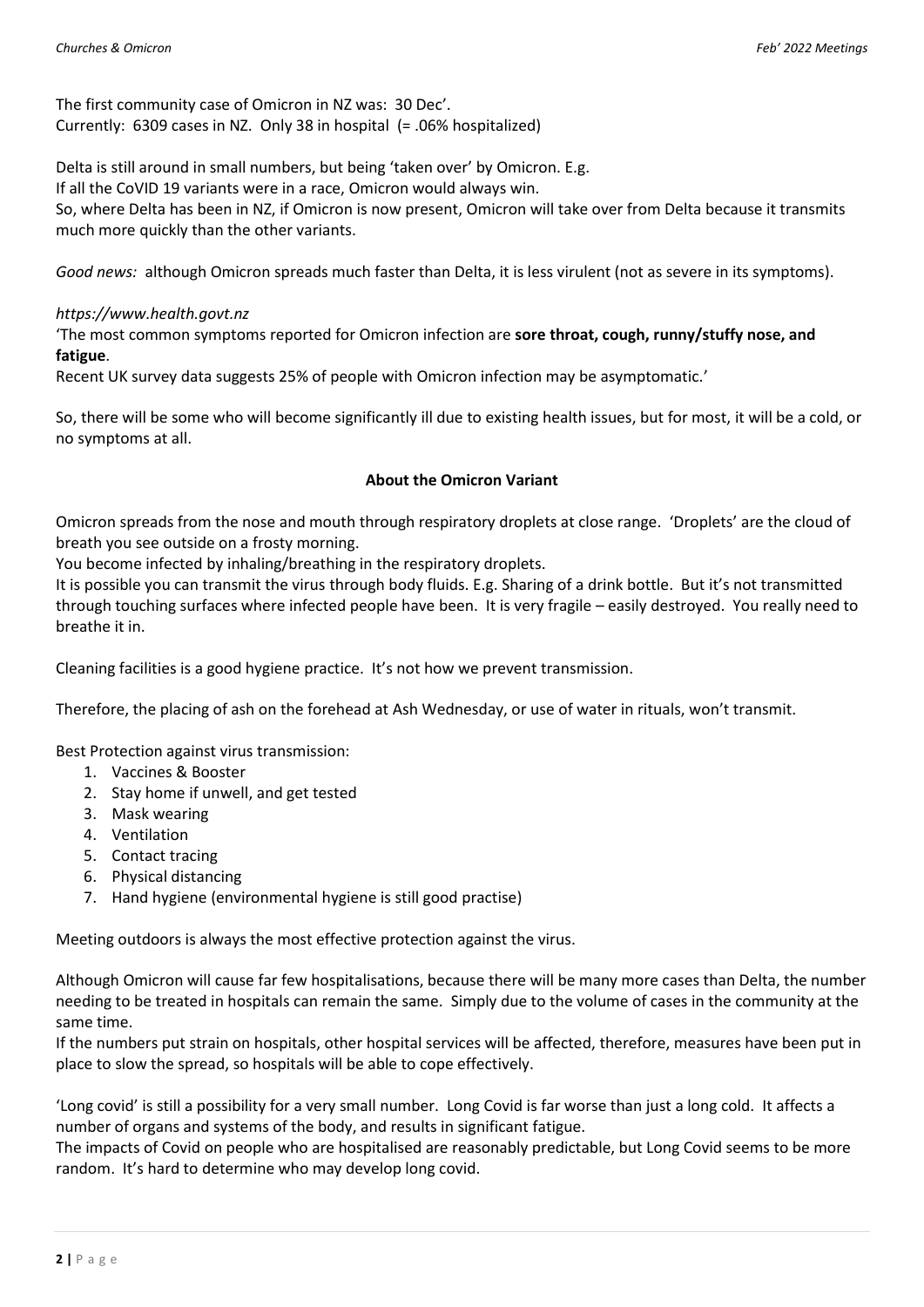Those most at risk of more significant illness from the Omicron variant, are still the unvaccinated and the health vulnerable, such as the elderly, and those with pre-existing immunity conditions.

Dr Sarah highlighted the need for people to "Find a balance in the new normal". CoVID 19 Omicron, is now endemic and will be something we will continue to manage, as we do, colds and the flu.

The first wave of Omicron will be the large one, but will provide a strong stimulus to the immune system. When the borders open, we will need to expect to see influenza back again, so this needs to be considered and managed as well.

Future variants are possible.

## *Regarding Boosters:*

In all vaccines, there is drop off in their effectiveness over time.

Also, the current CoVID 19 vaccines were developed for the earliest variants, before Delta and Omicron mutations. Therefore, boosters are needed when there are new variants, and potentially if there are future 'waves' of transmission.

## *Ongoing Expectations:*

After Omicron has 'peaked' and then dropped off, it will keep circulating, and like the flu each year, there may be surges/waves of infection to be managed long term. Therefore, contact tracing and some other measures will be needed to manage transmission rates to avoid any future overload of the health system, as well as to avoid unnecessary large transmission events.

In terms of advice for the elderly or those with relevant health conditions:

Avoid the risk of infection during peak of the first wave when health services will be most stretched.

You will likely have to face transmission at some time, but aim to physically isolate yourselves from the community during the initial spread and peak, and during winter.

As transmission takes off, elective procedures will be delayed in hospitals responding to CoVID 19 infections. I.e. So avoid getting ill around those times!

You can get CoVID 19 again, not just once. Immunity builds, but is not 100%. Just like other viruses.

Preparation is being made for 120 cases a day in our hospitals in CDHB, which is the number they predict is possible for admissions.

## *Advice for Church Ministers:*

If you want to visit people at home, try to stay outside, mask up, keep your distance. If you need to go inside to minister, use a N95 mask; protect neck up; a face shield with the mask could be good. (Some trades stores will have dust masks that are N95.)

The virus needs a host – it can't live for long outside of someone. Therefore, a mask, can potentially be cleaned, or left in a paper bag for a few days and then be re-used.

# **Phases of Omicron Management in the Community**

## See detailed information at:

<https://covid19.govt.nz/prepare-and-stay-safe/about-covid-19/our-response-to-omicron/>

As of February 16<sup>th</sup>, NZ has moved to Phase 2.

Phase 2: This means:

As cases grow, we will use digital technology more. We may communicate using text or email. There will be support for people who do not have access to or are not confident using technology.

Cases will:

be identified through a positive PCR test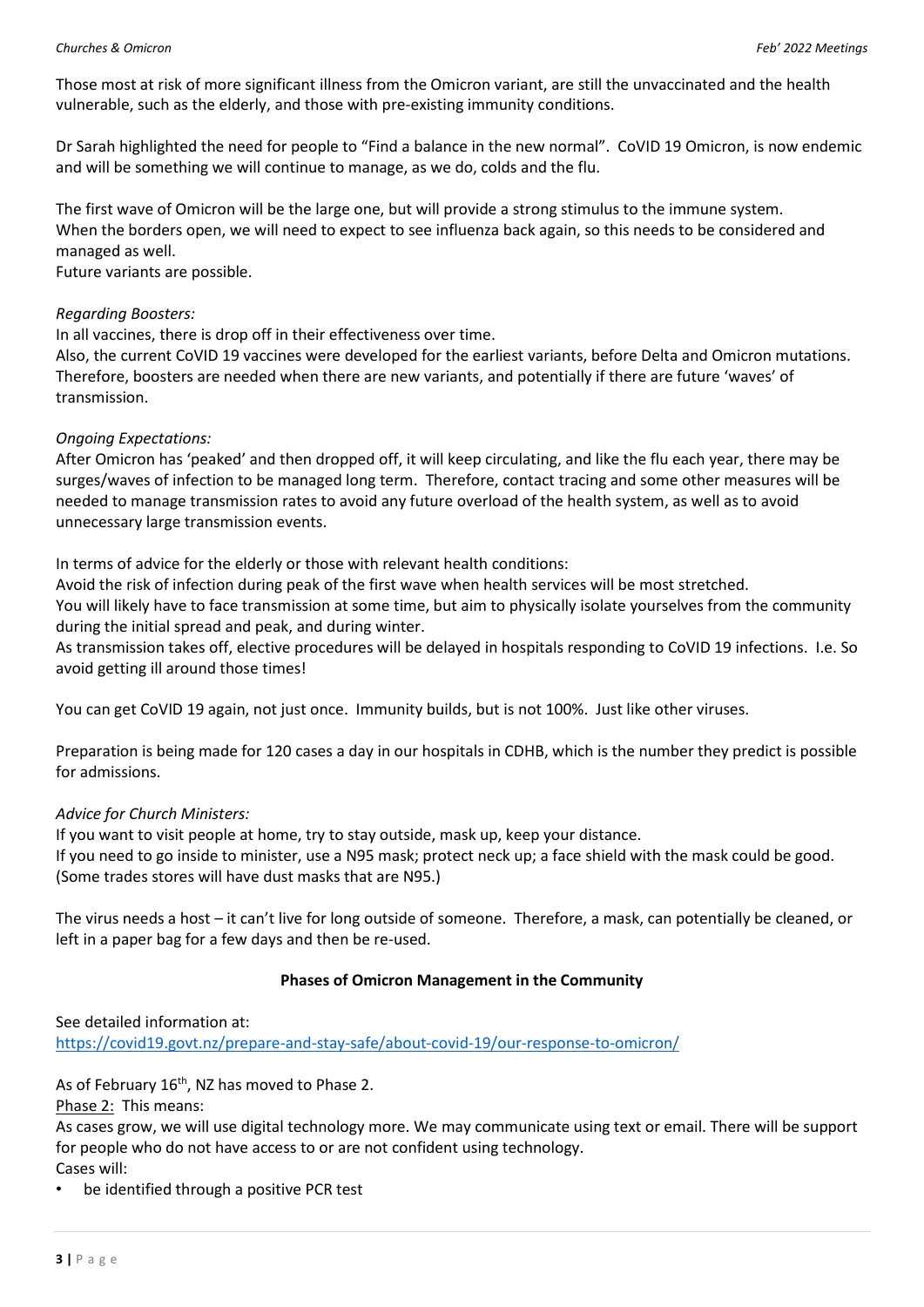- be notified by text message and given an online contact tracing form that will focus on high-risk exposures events or locations
- need to self-isolate at home for 10 days.

Household contacts live with someone who is positive and will also need to immediately self-isolate for 10 days. Household contacts will need to get tests on day 3 and on day 8. If all tests are negative, the whole household can complete isolation at the same time.

Close Contacts who are not household contacts will:

- be notified by text, push notification or Bluetooth alert
- need to isolate at home for 7 days from the last time they were exposed to someone with COVID-19
- need to get tested on day 5 after they were exposed to someone with COVID-19 or if symptoms develop
- be 'tested to return' for critical infrastructure workers, if needed.

Some people who are Close Contacts and critical workers will still be able to go to work, if they are asymptomatic and have a negative RAT before going to work. Your employer will let you know if this applies to you.

# Phase 3

*TESTING:* 

When there are thousands of cases a day, we will need to focus PCR testing on priority groups.

- People with symptoms or in a priority group can use RATs for diagnosis.
- Symptomatic and critical workers can get a RAT from a doctor, pharmacy, Community Testing Centre or workplace.
- Healthcare workers and critical workers who are a Close Contact but asymptomatic can use 'test to return' RATs.

# *Case Investigation*

There will be self-service tools available for people to provide information for contact tracing and case investigation. People who test positive will be supported to notify their Close Contacts. Our focus will be on supporting people who do not have access to or are not confident using technology.

Cases will be:

- identified by positive PCR or RATs, or if they have symptoms
- notified by text message and given an online self-investigation tool that will focus on very high-risk exposures to narrow the numbers of contacts identified.

Household contacts of a case will not need to get tested. If they become symptomatic, they will become a probable case.

Contacts will:

- be contacted automatically through the online self-investigation tool, with the option for people who test positive to notify their contacts themselves
- only be traced and required to isolate if they are a high-risk contact
- 'test to return' if they are a health or critical worker.

There will be limited use of push notifications, locations of interest or Bluetooth tracing.

# **Churches and Gatherings**

# Scenario 1 - Church case:

A recent case in a church gathering in NZ:

- 40m<sup>2</sup> room, with 30+ people.
- Some mask use but inconsistent.
- 3 hours, singing, little ventilation

All participants had to be made 'close contacts' and needed to isolate at home for 10 days.

Scenario 2 – Our meeting:

- Larger room with only 15 people
- All masked
- Talking, no singing